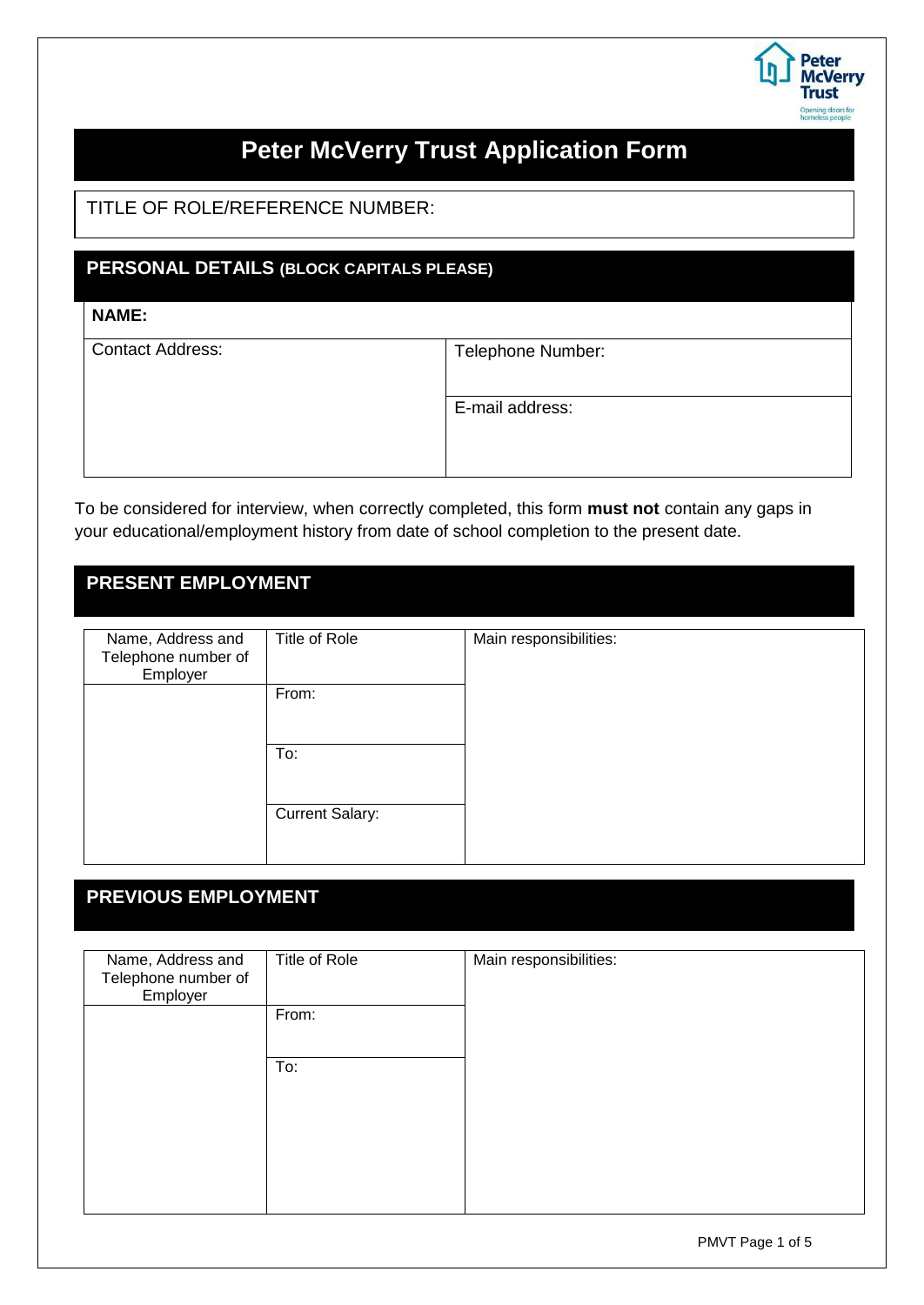|                                                      |                |                        | Peter<br>McVerry                                     |
|------------------------------------------------------|----------------|------------------------|------------------------------------------------------|
| Name, Address and<br>Telephone number of<br>Employer | Title of Role: | Main responsibilities: | <b>Frust</b><br>Opening doors for<br>homeless people |
|                                                      | From:          |                        |                                                      |
|                                                      | To:            |                        |                                                      |
| Name, Address and<br>Telephone number of<br>Employer | Title of Role  | Main responsibilities: |                                                      |
|                                                      | From:          |                        |                                                      |
|                                                      | To:            |                        |                                                      |
| Name, Address and<br>Telephone number of<br>Employer | Title of Role: | Main responsibilities: |                                                      |
|                                                      | From:          |                        |                                                      |
|                                                      | To:            |                        |                                                      |
|                                                      |                |                        |                                                      |

To include information about any additional employment/work experience, please complete below or attach additional information to your application. Please explain any gaps that may exist in your career/educational history:

### **FURTHER CAREER/EDUCATION HISTORY/EXPLANATION OF GAPS**

 $\sim$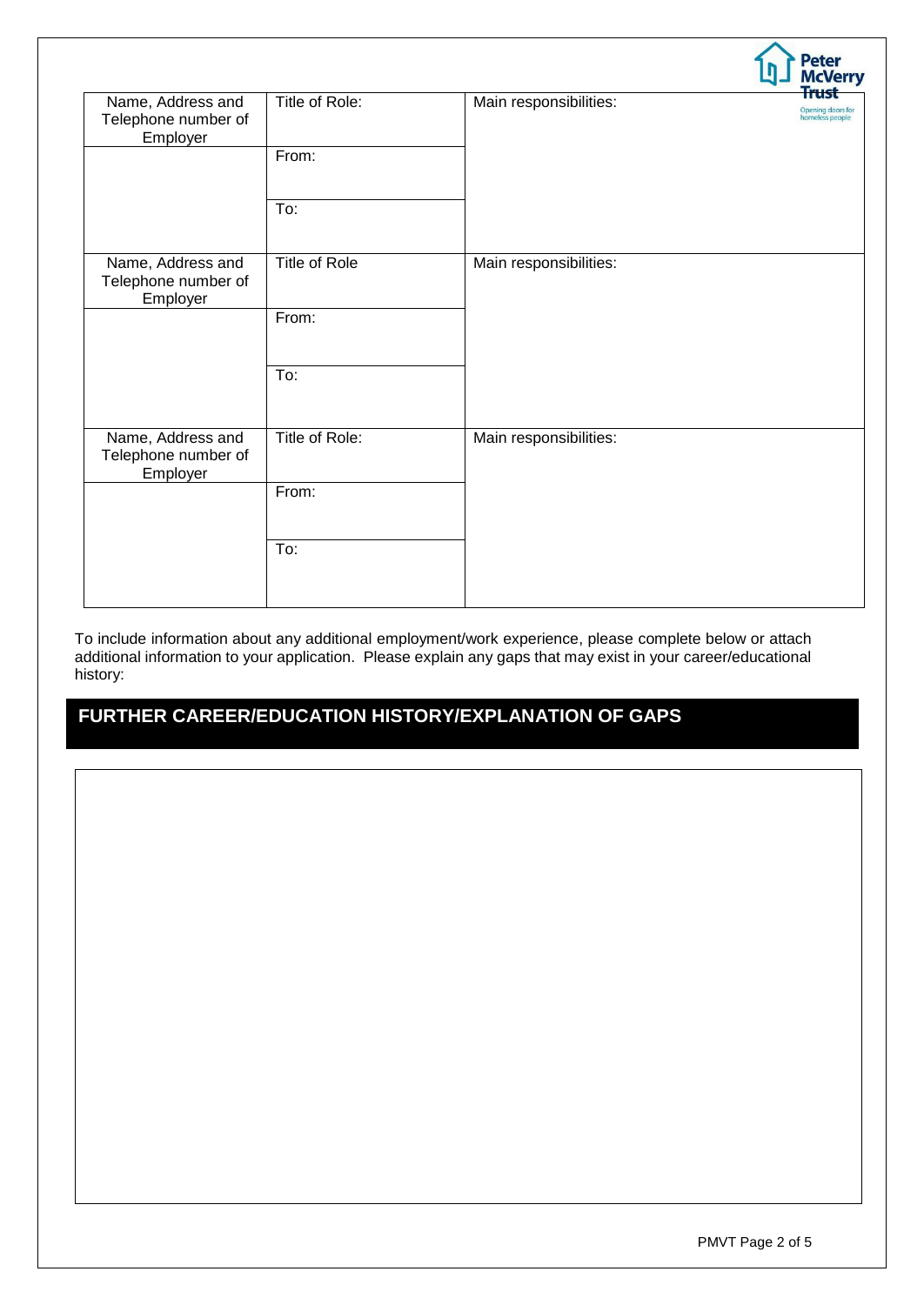

### **EDUCATION**

| Schools                                     | From | To | <b>Examinations and results</b> |
|---------------------------------------------|------|----|---------------------------------|
|                                             |      |    |                                 |
|                                             |      |    |                                 |
|                                             |      |    |                                 |
|                                             |      |    |                                 |
| College / University                        | From | To | Courses and results             |
|                                             |      |    |                                 |
|                                             |      |    |                                 |
|                                             |      |    |                                 |
|                                             |      |    |                                 |
| Further education and formal                | From | To | Courses and results             |
| training                                    |      |    |                                 |
|                                             |      |    |                                 |
|                                             |      |    |                                 |
|                                             |      |    |                                 |
| Professional membership and qualifications: |      |    |                                 |
|                                             |      |    |                                 |
|                                             |      |    |                                 |
|                                             |      |    |                                 |
|                                             |      |    |                                 |

### **INTERESTS AND ACHIEVEMENTS**

Please provide details of any interests and/or achievements which you have: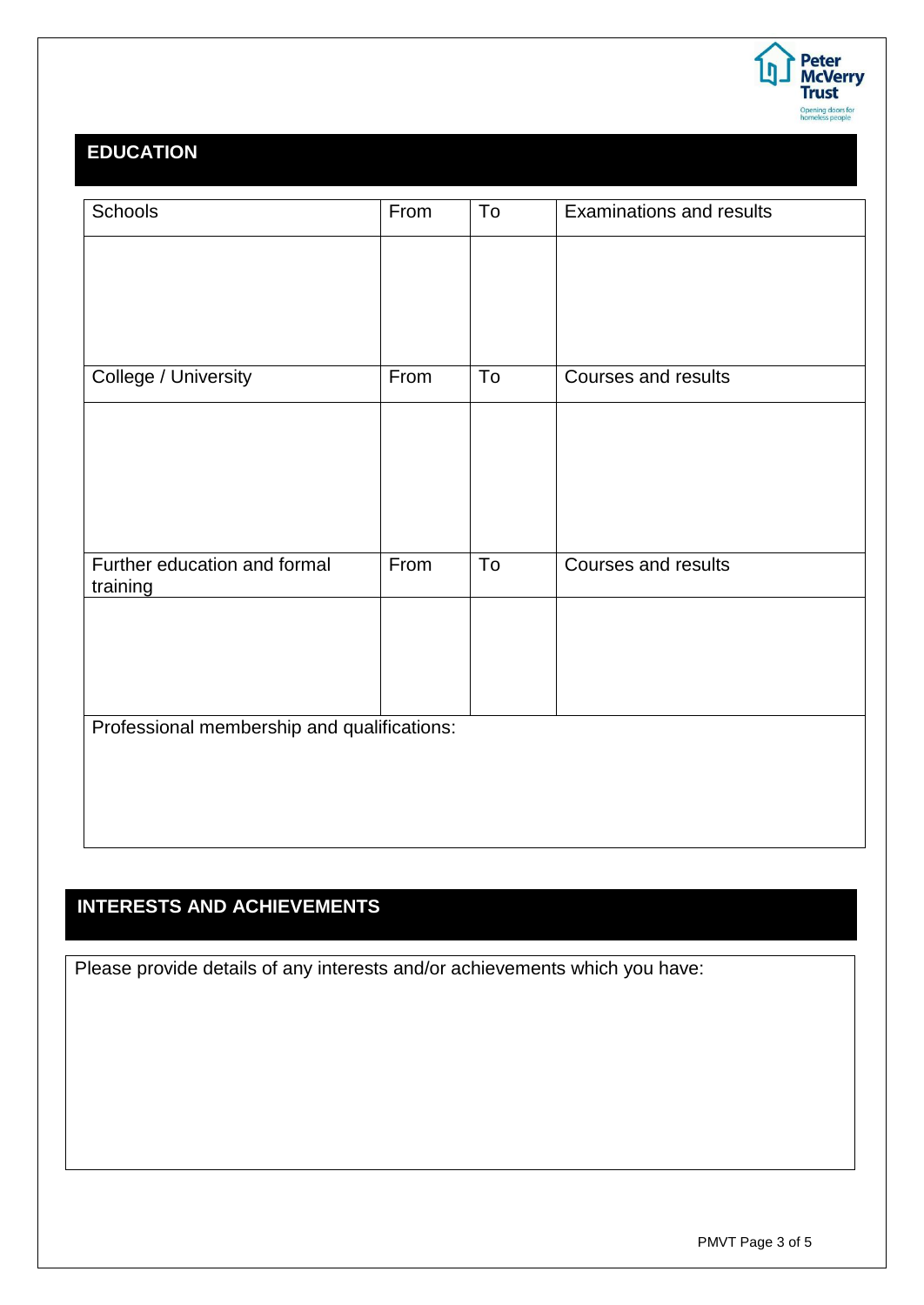

## **REFERENCES**

| Names and addresses of three referees:                                               |                      |  |
|--------------------------------------------------------------------------------------|----------------------|--|
| Name:                                                                                | Name:                |  |
| Organisation:                                                                        | Organisation:        |  |
| Relationship to you:                                                                 | Relationship to you: |  |
| Address:                                                                             | Address:             |  |
| Tel No:<br>E-mail:                                                                   | Tel No:<br>E-mail:   |  |
|                                                                                      |                      |  |
|                                                                                      |                      |  |
|                                                                                      |                      |  |
| Name:                                                                                |                      |  |
| Organisation:                                                                        |                      |  |
| Relationship to you:                                                                 |                      |  |
| Address:                                                                             |                      |  |
| Tel No:<br>E-mail:                                                                   |                      |  |
| Please indicate if we may contact them prior to interview:<br>YES/NO (please circle) |                      |  |